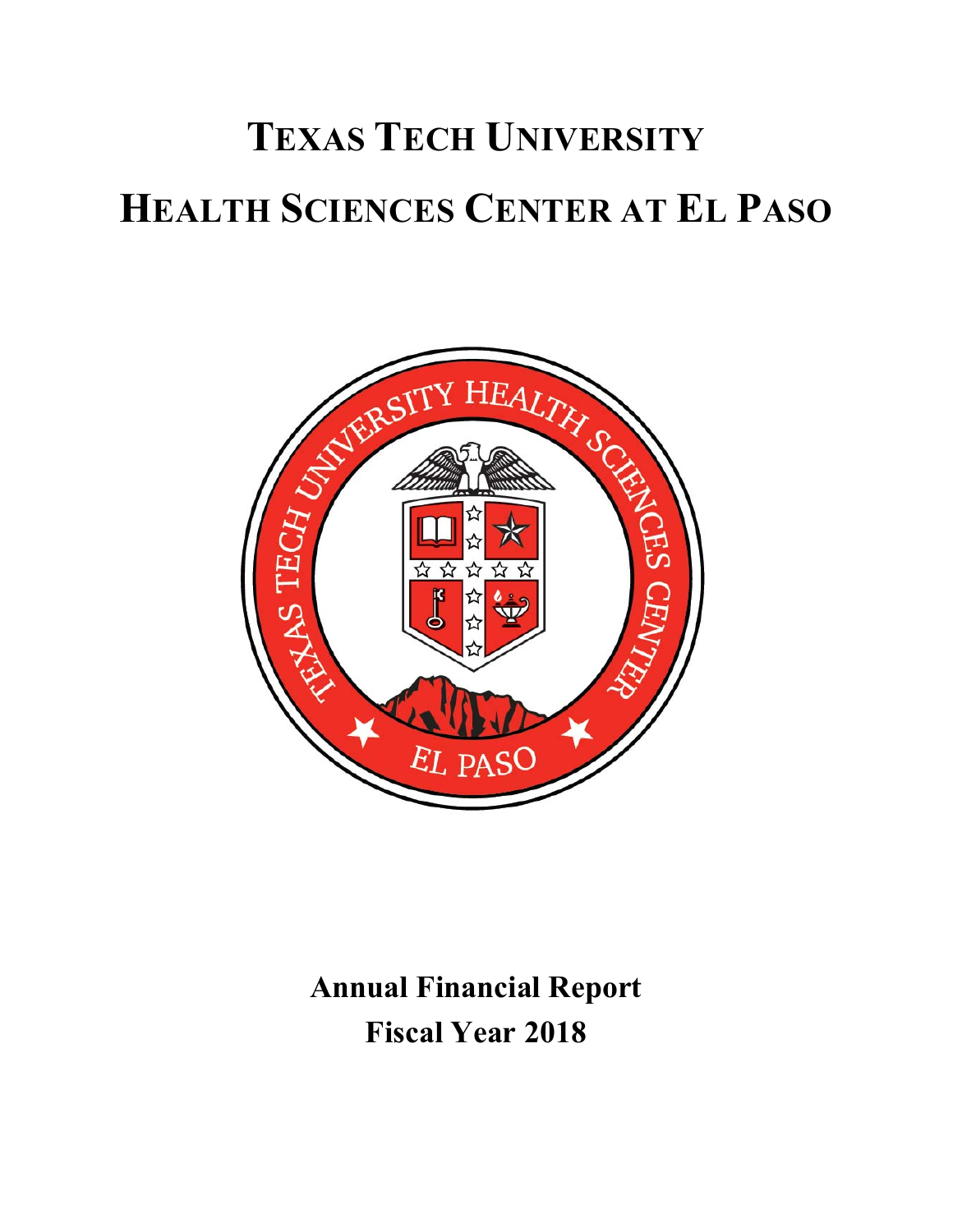## **Texas Tech University Health Sciences Center at El Paso (774)**

#### **Financial Statements**

Presented herein are the financial statements for Texas Tech University Health Sciences Center at El Paso for the year ended August 31, 2018. These statements have been prepared in compliance with Governmental Accounting Standards Board pronouncements and the Texas Comptroller of Public Accounts' Annual Financial Reporting Requirements.

This document supplements the Combined Annual Financial Report of the Texas Tech University System and provides a historical record of transactions relating to this particular institution.

The Combined Annual Financial Report of the Texas Tech University System includes primary statements as well as supplemental notes and schedules. The numbers therein are presented on a combined System‐wide basis.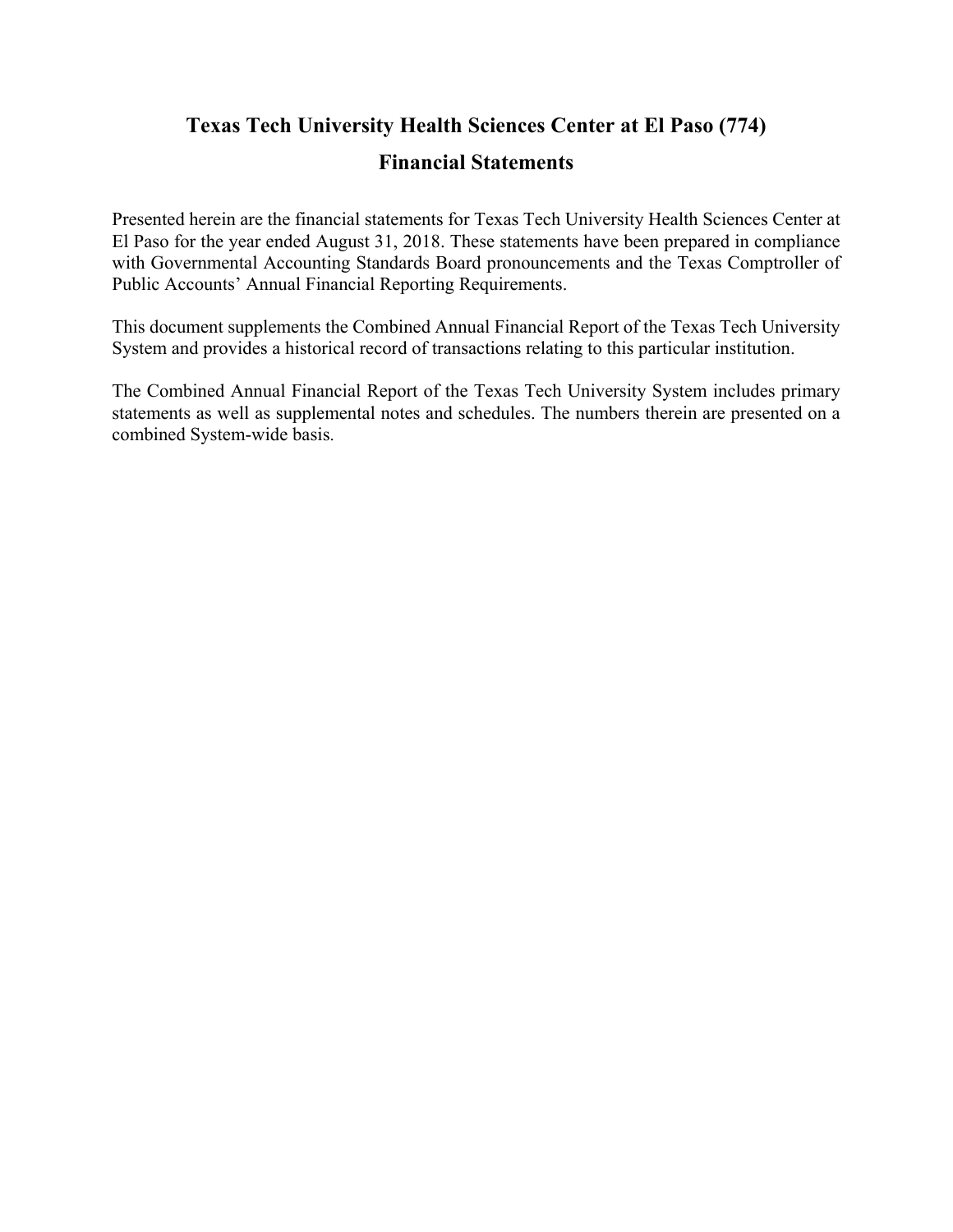## **Table of Contents**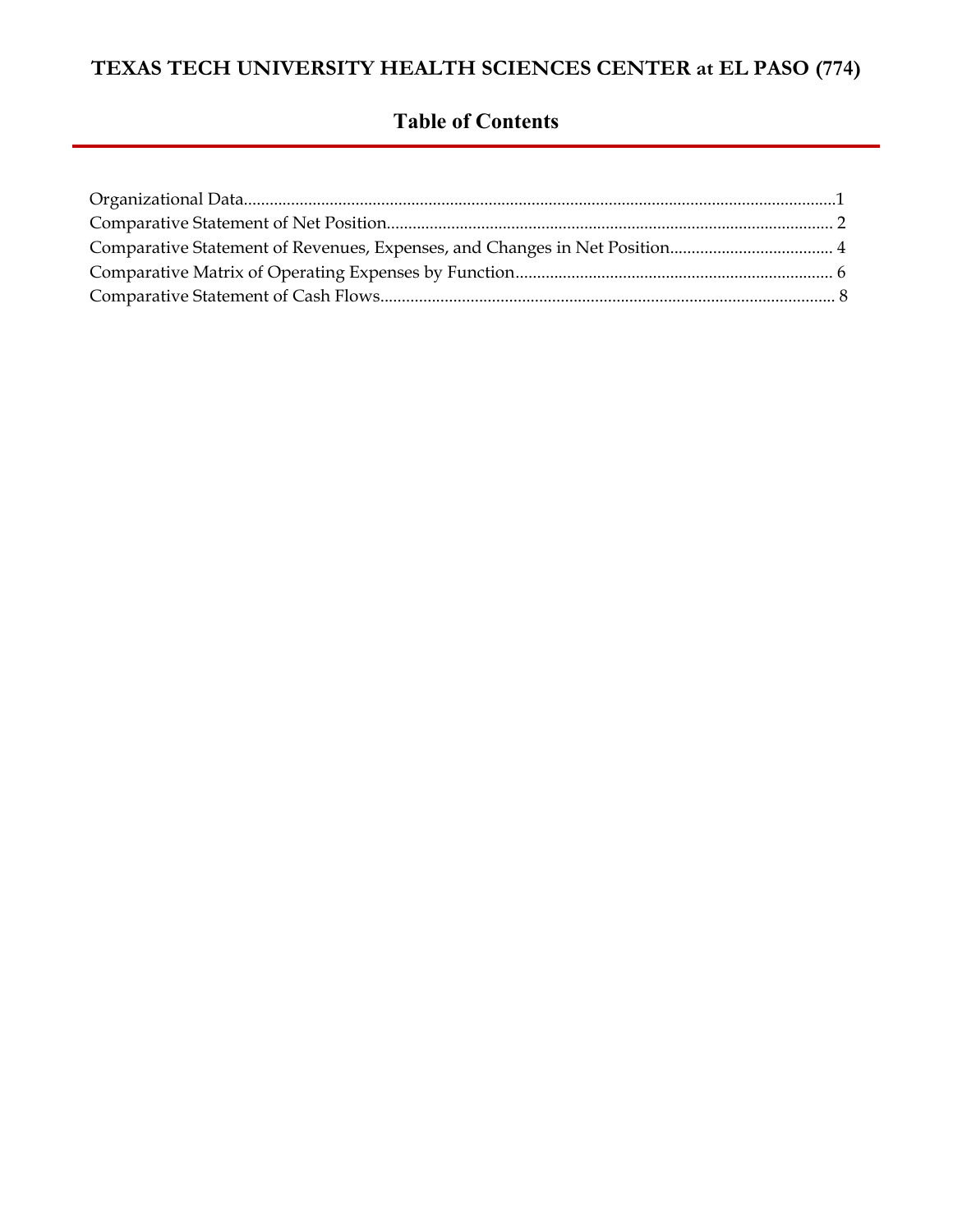## **TEXAS TECH UNIVERSITY HEALTH SCIENCES CENTER at EL PASO**  Annual Financial Report

# **Organizational Data**

#### **BOARD OF REGENTS**

#### Term Expires

#### **FISCAL OFFICERS**

| Sue M. Fuciarelli Vice President for Finance and Administration and Chief Financial Officer |
|---------------------------------------------------------------------------------------------|
|                                                                                             |
|                                                                                             |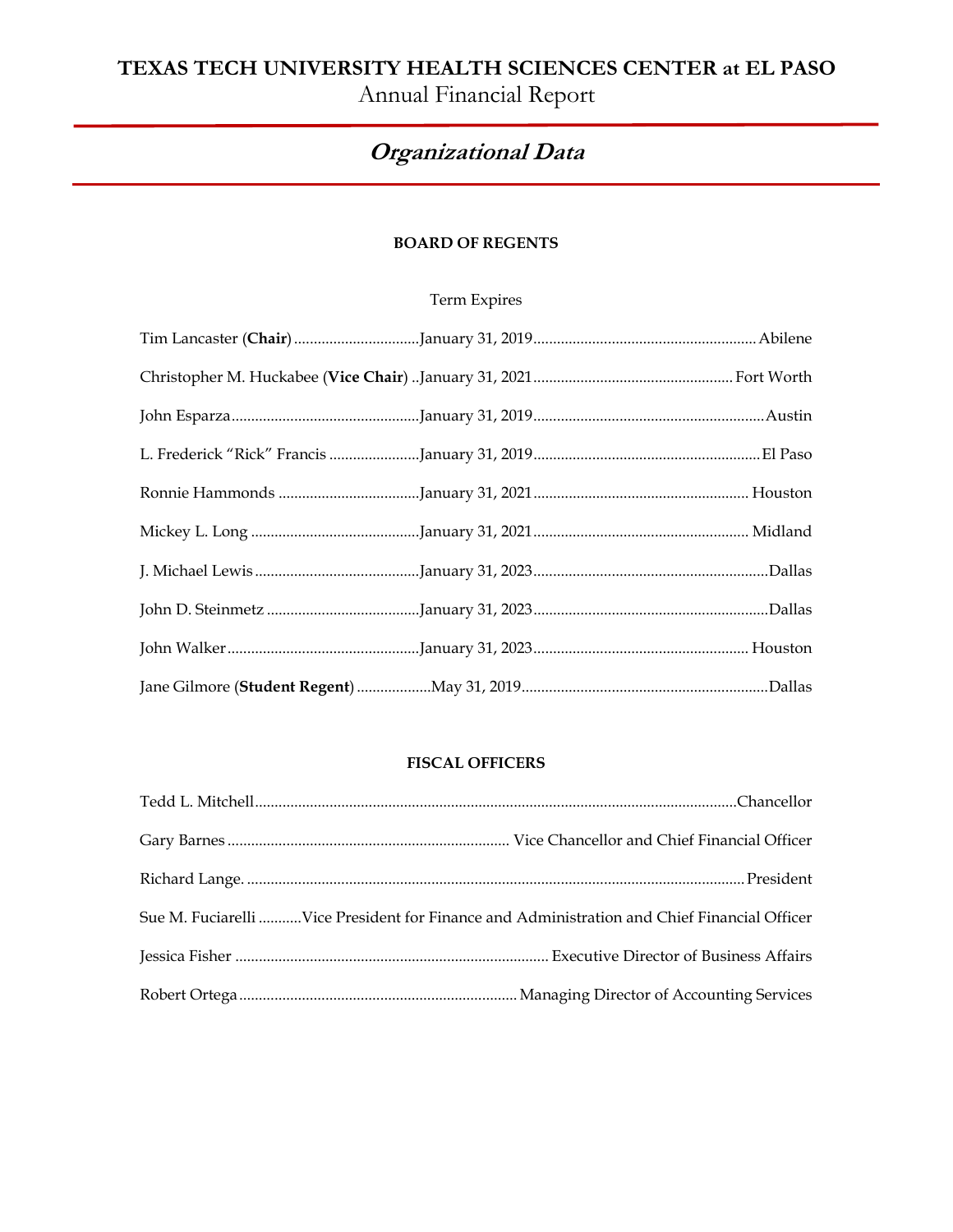# Annual Financial Report

*U N A U D I T E D*

## **Comparative Statement of Net Position**

**As of August 31, 2018 and 2017**

|                                                | 2018                |    | Restated<br>2017  |
|------------------------------------------------|---------------------|----|-------------------|
| <b>ASSETS</b>                                  |                     |    |                   |
| <b>Current Assets:</b>                         |                     |    |                   |
| Unrestricted Cash and Cash Equivalents         | \$<br>34,807,177.39 | \$ | 26,652,868.49     |
| Restricted Cash and Cash Equivalents           | 18,535,286.97       |    | 12,290,381.54     |
| Balance of Legislative Appropriations          | 12,768,803.97       |    | 8,665,574.75      |
| Receivables:                                   |                     |    |                   |
| Federal                                        | 373,588.06          |    | 678,036.76        |
| <b>Interest and Dividends</b>                  | 183,612.31          |    | 148,476.52        |
| Patient                                        | 9,631,192.32        |    | 9,184,362.33      |
| Student                                        | 56,823.10           |    | 16,096.99         |
| Contracts                                      | 12,182,521.29       |    | 16,518,810.71     |
| Pledged Gifts                                  | 591,882.00          |    | 647,416.77        |
| Other                                          | 434,396.65          |    | 420,102.31        |
| Due from Other State Agencies                  | 4,534,077.32        |    | 5,218,871.59      |
| Inventories                                    | 178,974.14          |    | 91,878.19         |
| Prepaid Items                                  | 2,439,139.33        |    | 1,906,744.85      |
| Loans and Notes                                | 57,504.93           |    | 22,225.75         |
| <b>Total Current Assets</b>                    | \$<br>96,774,979.78 | \$ | 82,461,847.55     |
| Non-Current Assets:                            |                     |    |                   |
| Restricted Cash and Cash Equivalents           | \$<br>60.00         | \$ | 60.00             |
| Other Accounts Receivable (Contracts)          |                     |    | 1,384,953.70      |
| Pledged Gifts Receivable                       | 6,109,244.16        |    | 6,944,960.52      |
| Loans and Notes                                | 1,137,970.19        |    | 1,175,738.03      |
| Restricted Investments                         | 39,174,976.82       |    | 38,088,582.58     |
| Unrestricted Investments                       | 129,789,661.73      |    | 115,791,407.10    |
| Capital Assets:                                |                     |    |                   |
| Non-Depreciable or Non-Amortizable             | 54,901,609.42       |    | 27,244,597.45     |
| Depreciable or Amortizable                     | 206,602,697.78      |    | 205,348,848.37    |
| less Accumulated Depreciation and Amortization | (109, 026, 527.11)  |    | (98, 497, 625.48) |
| <b>Total Non-Current Assets</b>                | 328,689,692.99      | \$ | 297,481,522.27    |
| TOTAL ASSETS                                   | 425,464,672.77      |    | 379,943,369.82    |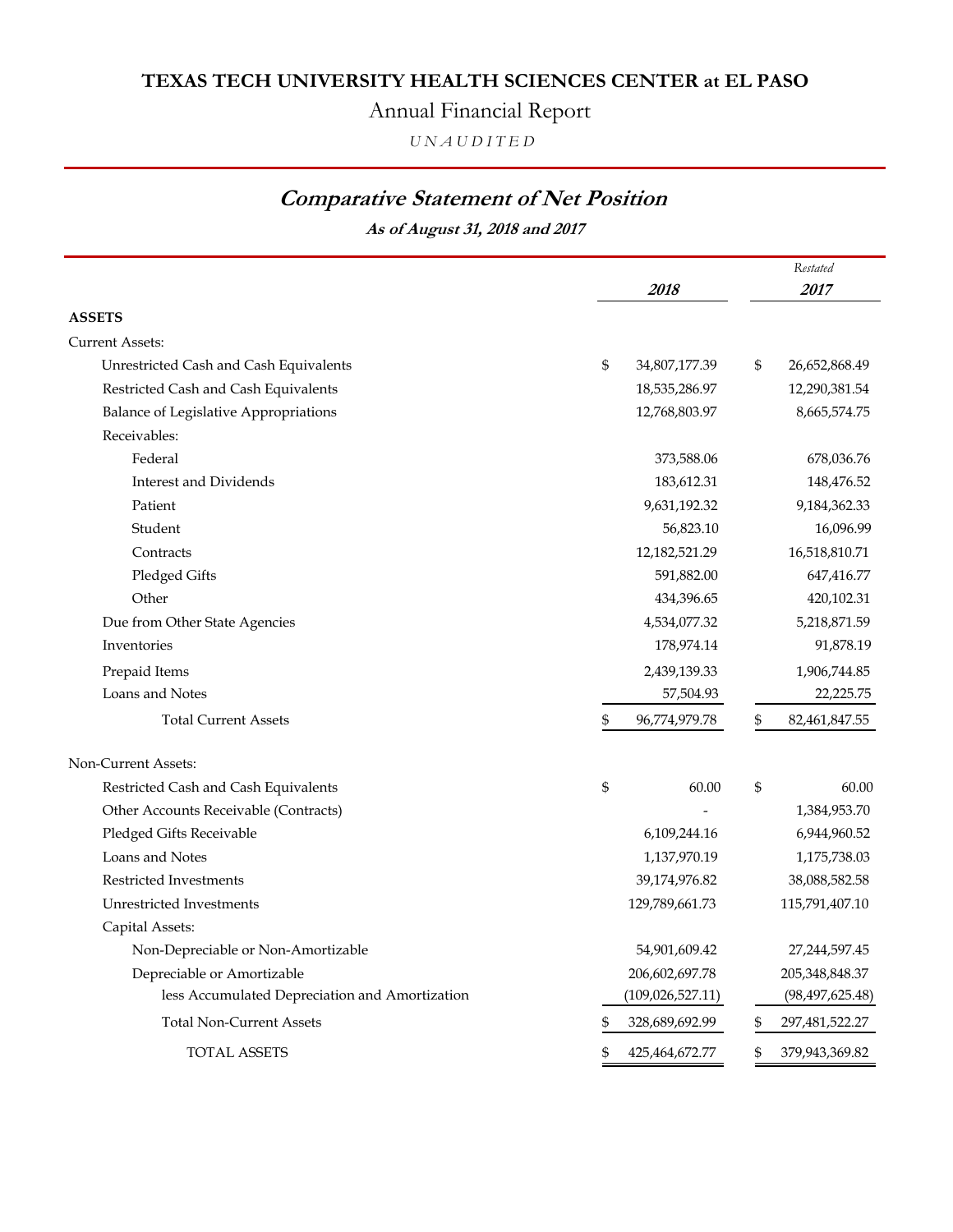## Annual Financial Report

*U N A U D I T E D*

## **Comparative Statement of Net Position**

**As of August 31, 2018 and 2017**

|                                                 |                                | Restated               |
|-------------------------------------------------|--------------------------------|------------------------|
|                                                 | 2018                           | 2017                   |
| <b>LIABILITIES</b>                              |                                |                        |
| <b>Current Liabilities:</b>                     |                                |                        |
| Payables:                                       |                                |                        |
| Accounts                                        | $\mathfrak{S}$<br>5,080,001.33 | \$<br>3,730,739.41     |
| Payroll                                         | 12,533,488.91                  | 12,071,681.47          |
| Due to Other State Agencies                     | 52,216.50                      | 48,615.46              |
| Unclaimed Property Due to the State Treasury    | 13,493.09                      | 8,187.39               |
| <b>Unearned Revenue</b>                         | 3,619,581.57                   | 2,961,288.56           |
| Employees' Compensable Leave                    | 990,210.73                     | 1,001,621.62           |
| Funds Held for Others                           | 121,105.21                     | 72,170.39              |
| <b>Other Current Liabilities</b>                |                                | 3,448,268.00           |
| <b>Total Current Liabilities</b>                | \$<br>22,410,097.34            | \$<br>23, 342, 572. 30 |
| Non-Current Liabilities:                        |                                |                        |
| Unclaimed Property Due to the State Treasury    | \$<br>27,194.30                | \$<br>28,725.49        |
| Employees' Compensable Leave                    | 8,011,704.97                   | 7,345,225.19           |
| <b>Total Non-Current Liabilities</b>            | \$<br>8,038,899.27             | \$<br>7,373,950.68     |
| <b>TOTAL LIABILITIES</b>                        | \$<br>30,448,996.61            | \$<br>30,716,522.98    |
| <b>NET POSITION</b>                             |                                |                        |
| Invested in Capital Assets, Net of Related Debt | \$<br>152,477,780.09           | \$<br>134,095,820.34   |
| Restricted:                                     |                                |                        |
| Expendable:                                     |                                |                        |
| Capital Projects                                | 5,744,738.00                   | 6,268,918.51           |
| Other                                           | 30,866,374.90                  | 29,448,783.57          |
| Nonexpendable:                                  |                                |                        |
| Endowments                                      | 29,797,267.34                  | 29,796,511.34          |
| Unrestricted                                    | 176, 129, 515.83               | 149,616,813.08         |
| TOTAL NET POSITION                              | 395,015,676.16<br>\$           | 349,226,846.84<br>\$   |
| TOTAL LIABILITIES AND NET POSITION              | \$<br>425,464,672.77           | \$<br>379,943,369.82   |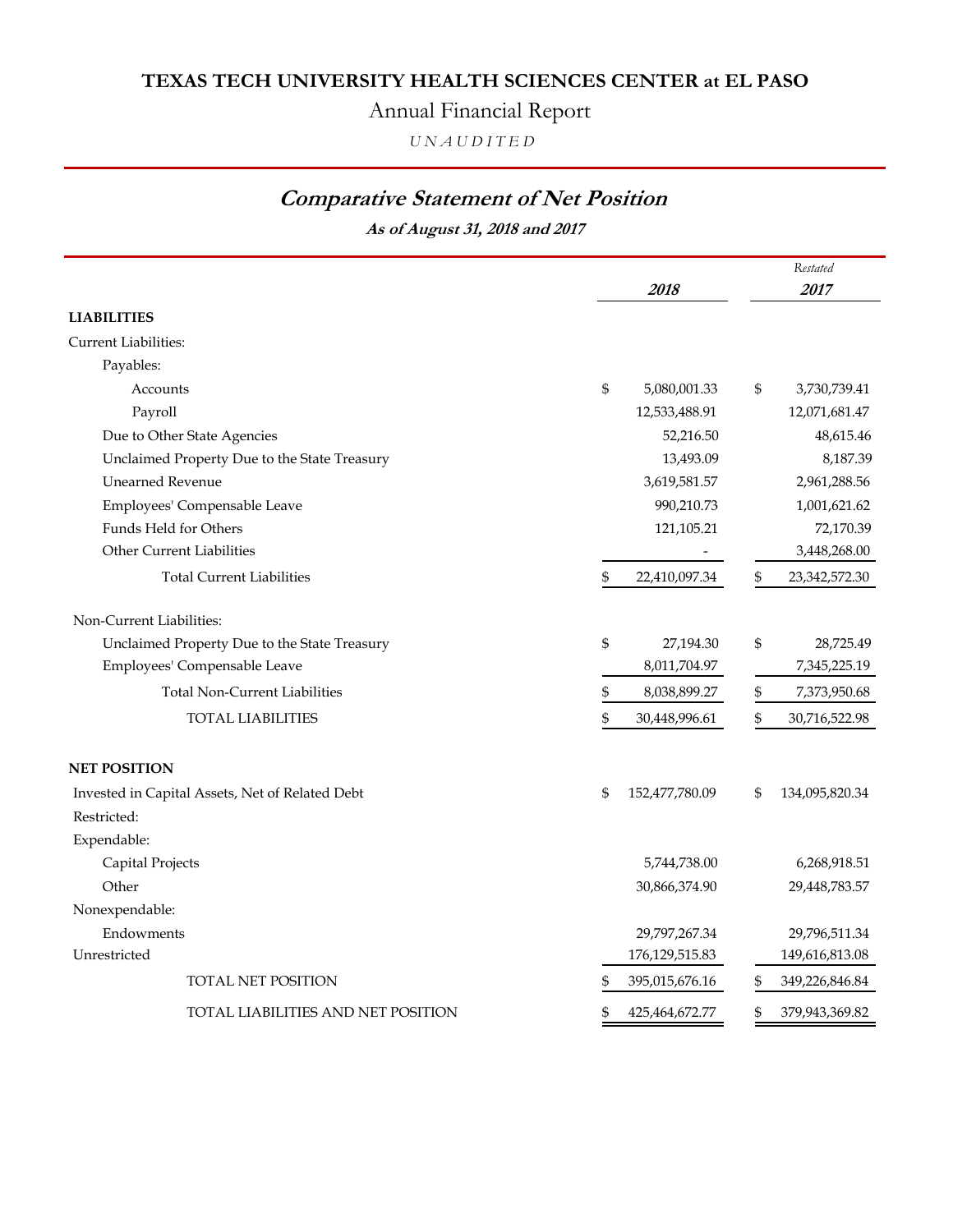Annual Financial Report

*U N A U D I T E D*

#### **For the Years Ended of August 31, 2018 and 2017 Comparative Statement of Revenues, Expenses, and Changes in Net Position**

|                                               | 2018                    | 2017                    |
|-----------------------------------------------|-------------------------|-------------------------|
| <b>OPERATING REVENUES</b>                     |                         |                         |
| Tuition and Fee Revenue - Pledged             | \$<br>10,361,327.75     | \$<br>9,909,082.65      |
| Tuition and Fee Revenue                       | 449,026.92              | 388,333.02              |
| Discounts and Allowances                      | (1,818,785.34)          | (1,421,752.00)          |
| Net Professional Fees                         | 69,595,953.59           | 57,844,900.45           |
| Uncollectibles                                | (17,772,661.70)         | (9,745,324.67)          |
| Auxiliary Enterprises - Pledged               | 276,566.25              | 278,139.21              |
| Other Sales and Services - Pledged            | 318,403.17              | 406,246.72              |
| Other Sales and Services                      | 99,202.62               | 98,956.21               |
| Federal Grant Revenue - Pledged               | 886,074.21              | 852,380.34              |
| <b>Federal Grant Revenue</b>                  | 1,855,738.78            | 2,019,486.43            |
| Federal Pass-Through Revenue                  | 175,829.75              | 230,828.59              |
| <b>Federal Contract Revenue</b>               | 278,443.33              | 175,145.49              |
| State Grant and Contract Revenue - Pledged    | 183,337.16              | 129,035.09              |
| <b>State Grant and Contract Revenue</b>       | 1,600,618.67            | 1,691,013.94            |
| State Grant and Contract Pass-Through Revenue | 4,330,878.91            | 4,821,326.25            |
| Local Grant and Contract Revenue - Pledged    | 57,371.06               | 24,895.11               |
| Local Grant and Contract Revenue              | 5,205,849.19            | 2,759,237.77            |
| Private Grant and Contract Revenue - Pledged  | 109,606.76              | 222,880.52              |
| Private Grant and Contract Revenue            | 79,508,519.23           | 78,531,144.60           |
| Other Revenue                                 | 12,486,659.45           | 12,530,123.93           |
| <b>Total Operating Revenues</b>               | \$<br>168, 187, 959. 76 | \$<br>161,746,079.65    |
| <b>OPERATING EXPENSES</b>                     |                         |                         |
| Salaries and Wages                            | \$<br>143,424,869.19    | \$<br>138,599,631.30    |
| Payroll Related Costs                         | 34,068,521.36           | 32,645,340.87           |
| Professional Fees and Services                | 6,772,068.82            | 7,074,718.45            |
| Federal Grant Pass-Through Expense            |                         | 3,753.33                |
| State Grant Pass-Through Expense              | 36,684.42               | 16,769.54               |
| Travel                                        | 1,674,974.01            | 1,773,338.24            |
| Materials and Supplies                        | 3,612,757.75            | 4,191,737.66            |
| Communications and Utilities                  | 4,823,707.90            | 5,447,905.76            |
| Repairs and Maintenance                       | 4,136,786.60            | 3,944,947.30            |
| Rentals and Leases                            | 4,628,983.81            | 4,952,615.04            |
| Printing and Production                       | 269,562.57              | 330,632.37              |
| Depreciation and Amortization                 | 10,723,261.86           | 11,532,978.93           |
| Bad Debt Expense (Recovery)                   | 16,734.92               | 4,475.72                |
| <b>Interest Expense</b>                       | 1,312.95                | 7,170.54                |
| Scholarships                                  | 1,451,947.56            | 1,803,251.84            |
| Claims and Judgments                          | 182,671.00              | 5,512.96                |
| Other Expenses                                | 13,720,361.51           | 16,616,561.01           |
| <b>Total Operating Expenses</b>               | 229,545,206.23          | \$<br>228,951,340.86    |
| <b>Operating Loss</b>                         | \$<br>(61, 357, 246.47) | \$<br>(67, 205, 261.21) |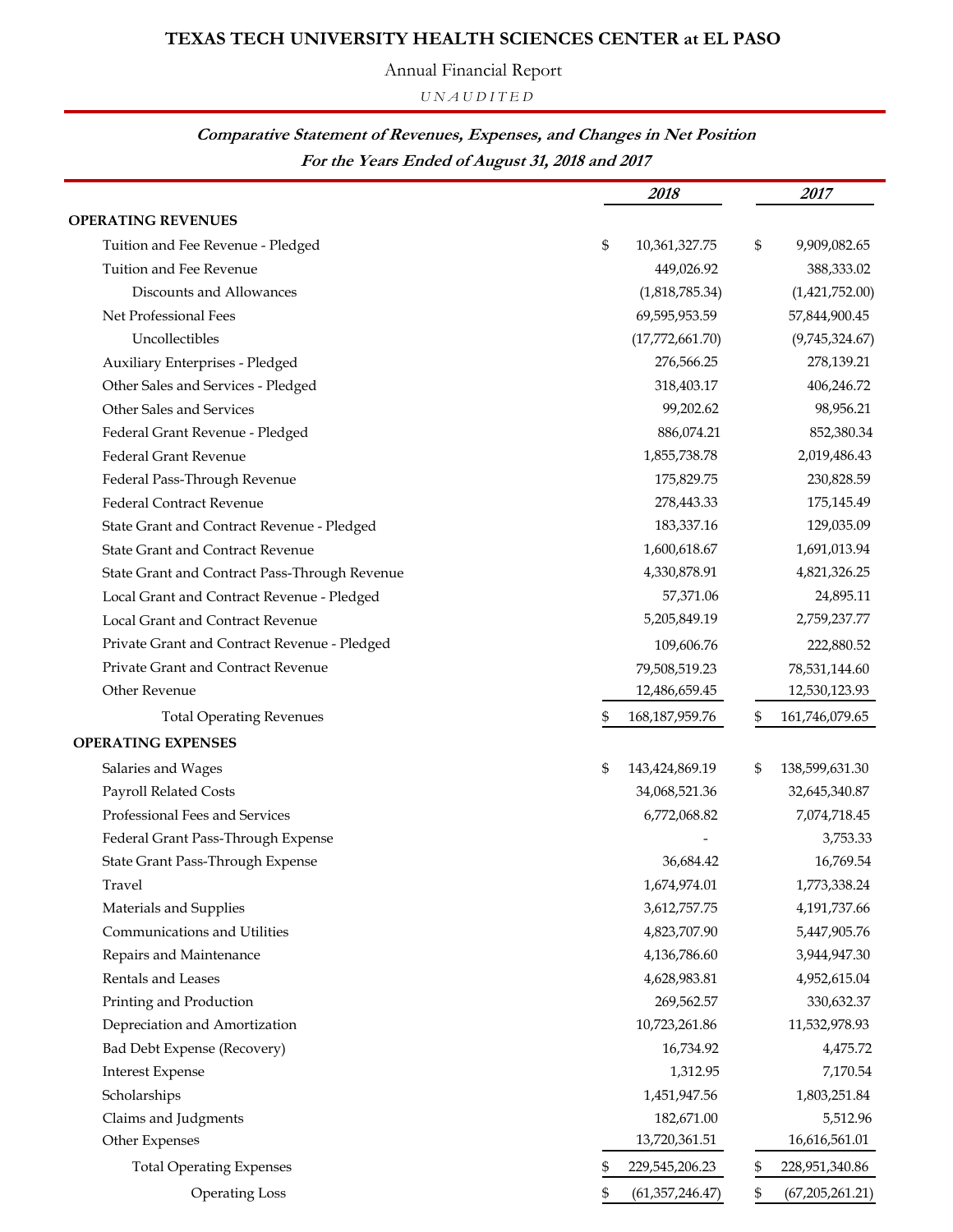Annual Financial Report

*U N A U D I T E D*

#### **For the Years Ended of August 31, 2018 and 2017 Comparative Statement of Revenues, Expenses, and Changes in Net Position**

|                                                                      | 2018                 | 2017                 |
|----------------------------------------------------------------------|----------------------|----------------------|
| <b>NON-OPERATING REVENUES (EXPENSES)</b>                             |                      |                      |
| Legislative Appropriations Revenue                                   | \$<br>75,659,464.59  | \$<br>73,332,797.85  |
| <b>Federal Grant Revenue</b>                                         | 588,453.00           | 519,525.00           |
| Gifts                                                                | (176,038.17)         | (5,902,287.02)       |
| Gifts - Pledged                                                      | 2,091.00             | 3,560.00             |
| Interest and Investment Income (Expense) - Pledged                   | 1,422,238.47         | 1,861,015.54         |
| Interest and Investment Income (Expense)                             | 4,390,538.00         | 5,742,157.58         |
| Gain (Loss) Sale of Capital Assets                                   | (112, 137.24)        | (235,091.21)         |
| Net Increase (Decrease) in Fair Value of Investments                 | 2,195,473.60         | 4,671,317.39         |
| Other Revenues - Pledged                                             | 2,405.58             | 33,696.64            |
| <b>Other Revenues</b>                                                | 630,653.93           | 810,961.07           |
| <b>Total Non-Operating Revenues (Expenses)</b>                       | \$<br>84,603,142.76  | \$<br>80,837,652.84  |
| CAPITAL CONTRIBUTIONS, ENDOWMENTS, AND TRANSFERS                     |                      |                      |
| Capital Contributions                                                | \$<br>39,388.16      | \$<br>28,612.69      |
| Legislative Appropriations Revenue for Capital (HEAF)                | 6,234,075.00         | 6,234,075.00         |
| Lapsed Legislative Appropriations                                    |                      | (628,091.00)         |
| Increases from Interagency Transfers of Capital Assets               | 36,524.05            | 157,484.73           |
| Decreases from Interagency Transfers of Capital Assets               | (75,340.28)          | (139, 468.92)        |
| Net Transfers from (to) Texas Tech University Health Sciences Center | 85,535.60            | 258,328.02           |
| Net Transfers from (to) Texas Tech University                        | (60, 107.71)         | (2,164.00)           |
| Net Transfers from (to) Texas Tech Foundation Inc.                   | 4,012,878.37         | 3,739,914.12         |
| Net Transfers from (to) Texas Tech University System Administration  | 23,884,072.34        | 7,266,293.59         |
| Legislative Transfers from (to) Other State Agencies                 |                      | 5,841,147.00         |
| Legislative Transfers Out (System Administration Support)            | (11,614,092.50)      | (13,069,817.17)      |
| Capital Contributions and Transfers                                  | \$<br>22,542,933.03  | \$<br>9,686,314.06   |
| TOTAL CHANGE IN NET POSITION                                         | \$<br>45,788,829.32  | \$<br>23,318,705.69  |
| Net Position, September 1st                                          | \$<br>349,226,846.84 | \$<br>325,908,141.15 |
| Net Position, August 31st                                            | \$<br>395,015,676.16 | \$<br>349,226,846.84 |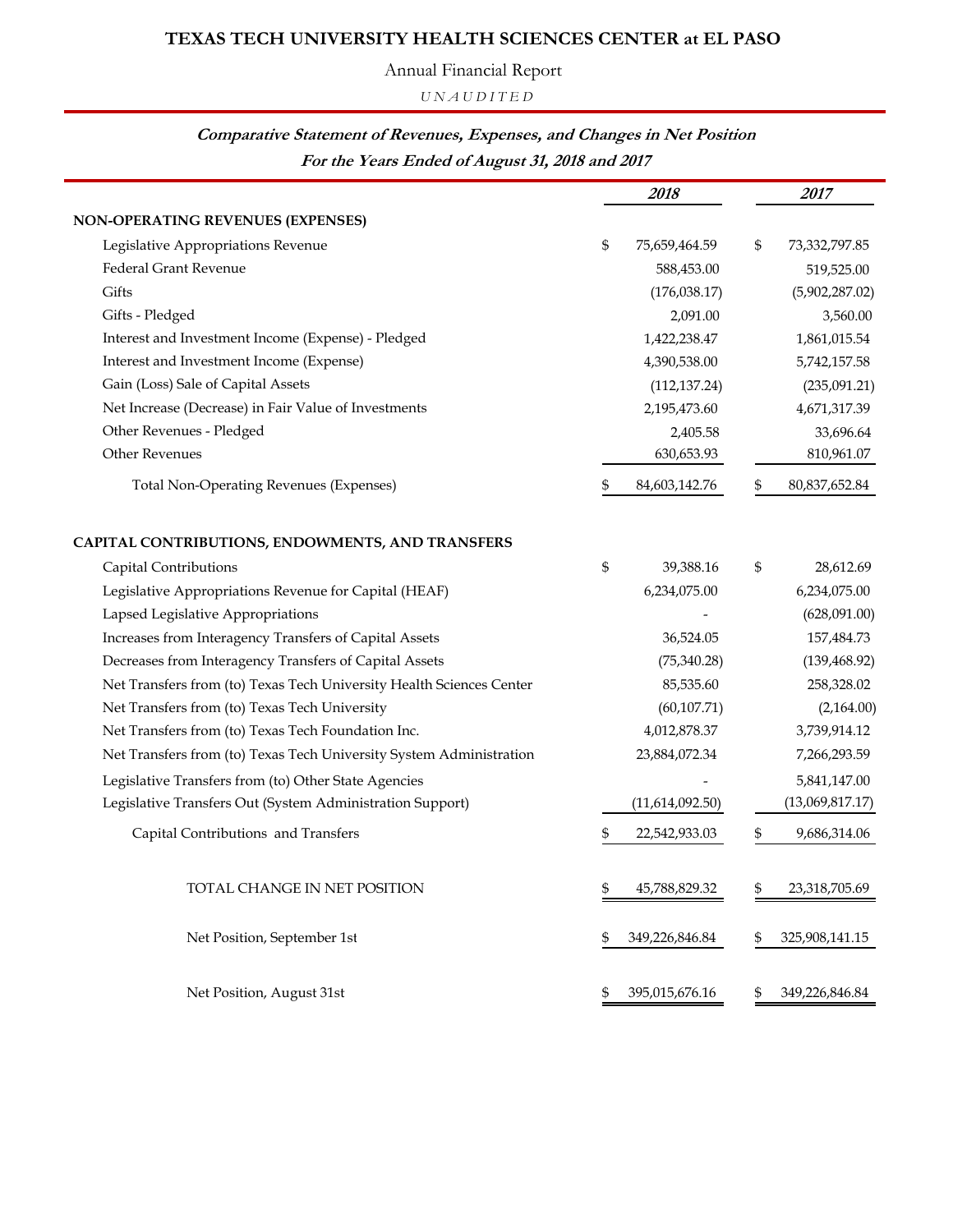#### Annual Financial Report

 *U N A U D I T E D*

## **Comparative Matrix of Operating Expenses by Function**

**For the Years Ended August 31, 2018 and 2017**

| <b>OPERATING EXPENSES</b>      | <b>INSTRUCTION</b>  | <b>RESEARCH</b>    | <b>PUBLIC</b><br><b>SERVICE</b> | <b>PATIENT CARE</b> | <b>ACADEMIC</b><br><b>SUPPORT</b> | <b>STUDENT</b><br><b>SERVICES</b> |
|--------------------------------|---------------------|--------------------|---------------------------------|---------------------|-----------------------------------|-----------------------------------|
| Salaries and Wages             | \$<br>80,987,320.01 | \$<br>6,824,779.94 | \$1,612,333.27                  | \$<br>14,658,443.67 | 25,062,732.54<br>\$               | \$<br>1,708,685.44                |
| Payroll Related Costs          | 14,484,363.31       | 1,825,465.62       | 472,642.55                      | 5,299,243.22        | 7,075,969.37                      | 448,284.58                        |
| Professional Fees and Services | 4,322,167.27        | 109,064.08         | 134,095.13                      | 26,961.34           | 1,006,669.92                      | 30,764.16                         |
| Travel                         | 801,203.73          | 159,722.50         | 72,104.41                       | 17,001.24           | 436,272.80                        | 49,008.68                         |
| Supplies and Materials         | 1,237,754.40        | 529,157.93         | 103,389.43                      | 96,638.66           | 1,139,861.47                      | 173,314.11                        |
| Communications and Utilities   | 658,301.21          | 15,292.52          | 9,857.24                        | 42,465.71           | 1,933,841.08                      | 123,363.65                        |
| Maintenance and Repair         | 253,407.25          | 622,750.12         | 96.00                           | 3,637.77            | 1,621,884.61                      | 104,248.86                        |
| Rentals and Leases             | 2,359,412.13        | 98,975.09          | 4,650.00                        | 57,622.19           | 1,649,166.37                      | 16,122.65                         |
| Printing and Production        | 48,865.01           | 14,270.84          | 10,389.13                       | 1,687.34            | 125,486.20                        | 9,172.80                          |
| <b>Interest Expense</b>        | 298.26              | 168.47             | 10.08                           | 19.27               | (79.08)                           |                                   |
| Claims and Judgments           |                     |                    |                                 |                     | 182,671.00                        |                                   |
| Other Expenses                 | 3,091,964.39        | 895,355.12         | 364,455.71                      | 167,292.30          | 8,824,289.03                      | 444,308.46                        |
| Bad Debt Expense (Recovery)    |                     |                    |                                 |                     |                                   | 16,734.92                         |
| Scholarships and Fellowships   |                     |                    |                                 |                     | 741,651.36                        |                                   |
| State Grant Pass-Through Exp   |                     |                    | 36,684.42                       |                     |                                   |                                   |
| Depreciation and Amortization  |                     |                    |                                 |                     |                                   |                                   |
| FY 2018                        | 108,245,056.97      | 11,095,002.23      | 2,820,707.37                    | 20,371,012.71<br>\$ | 49,800,416.67                     | 3,124,008.31<br>\$                |
| FY 2017                        | 102,639,024.36<br>5 | 14,766,446.00      | 3,009,025.36<br>\$              | 19,177,212.85<br>\$ | 46,874,530.80<br>\$               | 2,789,136.90<br>\$                |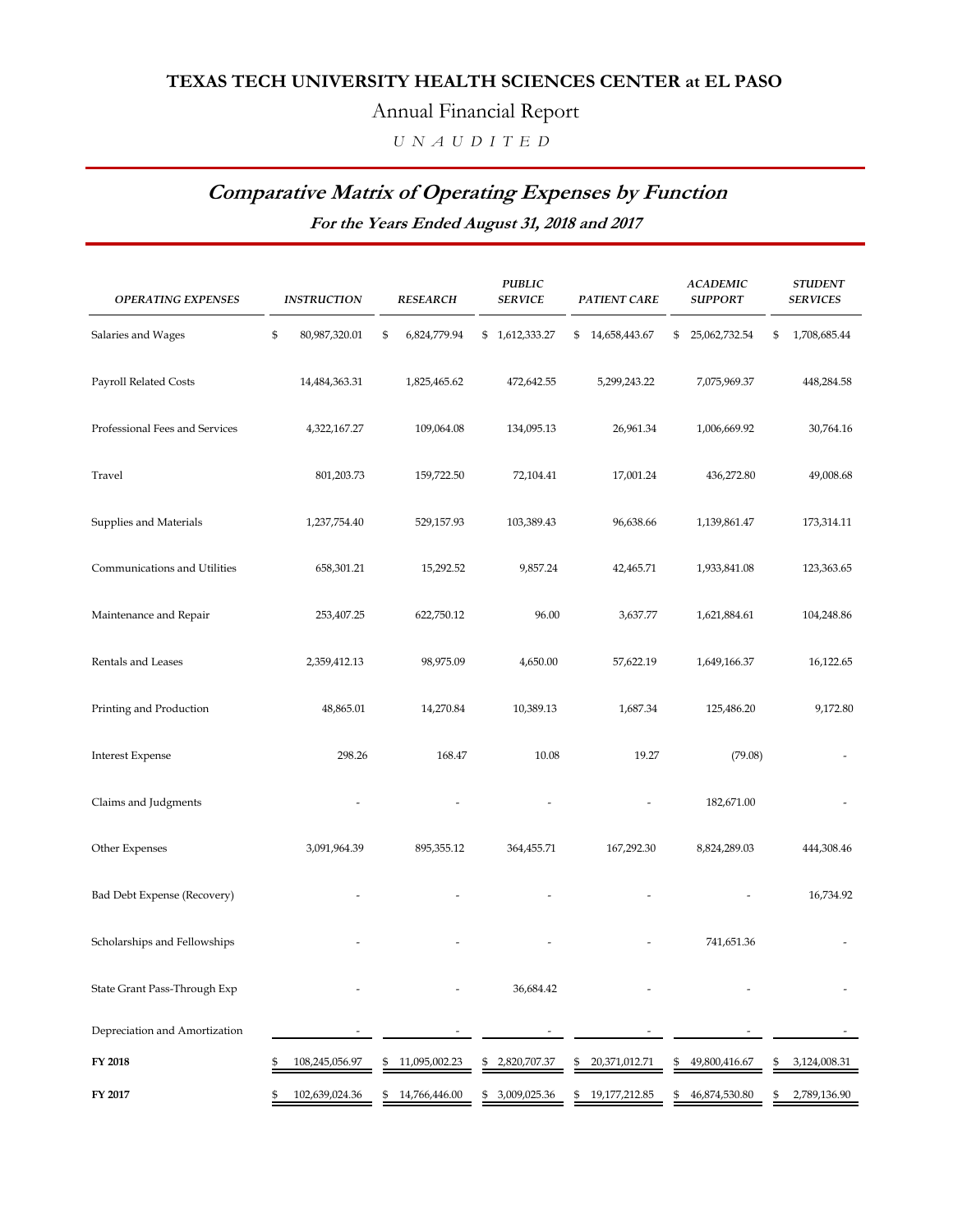#### Annual Financial Report

 *U N A U D I T E D*

## **Comparative Matrix of Operating Expenses by Function**

**For the Years Ended August 31, 2018 and 2017**

| <b>OPERATING EXPENSES</b>      | <b>INSTITUTIONAL</b><br><b>SUPPORT</b> | <b>OPERATION &amp;</b><br><b>MAINTENANCE</b><br><b>OF PLANT</b> |    | <b>SCHOLARSHIPS &amp;</b><br><b>FELLOWSHIPS</b> | <b>AUXILIARY</b><br><b>ENTERPRISES</b> |                           | DEPRECIATION &<br><b>AMORTIZATION</b> | <b>TOTAL EXPENSES</b> |
|--------------------------------|----------------------------------------|-----------------------------------------------------------------|----|-------------------------------------------------|----------------------------------------|---------------------------|---------------------------------------|-----------------------|
| Salaries and Wages             | \$<br>9,150,466.09                     | \$<br>3,307,586.25                                              | \$ | 3,000.00                                        | \$<br>109,521.98                       | $\boldsymbol{\mathsf{S}}$ |                                       | \$143,424,869.19      |
| Payroll Related Costs          | 3,101,820.04                           | 1,307,803.97                                                    |    | 222.64                                          | 52,706.06                              |                           |                                       | 34,068,521.36         |
| Professional Fees and Services | 830,911.14                             | 307,976.60                                                      |    |                                                 | 3,459.18                               |                           |                                       | 6,772,068.82          |
| Travel                         | 133,590.74                             | 4,886.18                                                        |    |                                                 | 1,183.73                               |                           |                                       | 1,674,974.01          |
| Supplies and Materials         | 114,505.01                             | 217,121.60                                                      |    |                                                 | 1,015.14                               |                           |                                       | 3,612,757.75          |
| Communications and Utilities   | 267,297.01                             | 1,763,436.11                                                    |    |                                                 | 9,853.37                               |                           |                                       | 4,823,707.90          |
| Maintenance and Repair         | 168,300.29                             | 1,348,650.48                                                    |    |                                                 | 13,811.22                              |                           |                                       | 4,136,786.60          |
| Rentals and Leases             | 314,811.42                             | 125,513.12                                                      |    |                                                 | 2,710.84                               |                           |                                       | 4,628,983.81          |
| Printing and Production        | 52,201.39                              | 5,075.15                                                        |    |                                                 | 2,414.71                               |                           |                                       | 269,562.57            |
| <b>Interest Expense</b>        | 214.63                                 | 668.82                                                          |    |                                                 | 12.50                                  |                           |                                       | 1,312.95              |
| Claims and Judgments           |                                        |                                                                 |    |                                                 |                                        |                           |                                       | 182,671.00            |
| Other Expenses                 | (2,217,781.86)                         | 2,131,122.69                                                    |    |                                                 | 19,355.67                              |                           |                                       | 13,720,361.51         |
| Bad Debt Expense (Recovery)    |                                        |                                                                 |    |                                                 |                                        |                           |                                       | 16,734.92             |
| Scholarships and Fellowships   |                                        |                                                                 |    | 710,296.20                                      |                                        |                           |                                       | 1,451,947.56          |
| State Grant Pass-Through Exp   |                                        |                                                                 |    |                                                 |                                        |                           |                                       | 36,684.42             |
| Depreciation and Amortization  |                                        |                                                                 |    |                                                 |                                        |                           | 10,723,261.86                         | 10,723,261.86         |
| FY 2018                        | \$<br>11,916,335.90                    | \$<br>10,519,840.97                                             | S  | 713,518.84                                      | \$<br>216,044.40                       | \$                        | 10,723,261.86                         | \$<br>229,545,206.23  |
| FY 2017                        | \$<br>15,475,347.81                    | \$<br>11,547,226.94                                             | \$ | 930,924.70                                      | \$<br>209,486.21                       | \$                        | 11,532,978.93                         | \$<br>228,951,340.86  |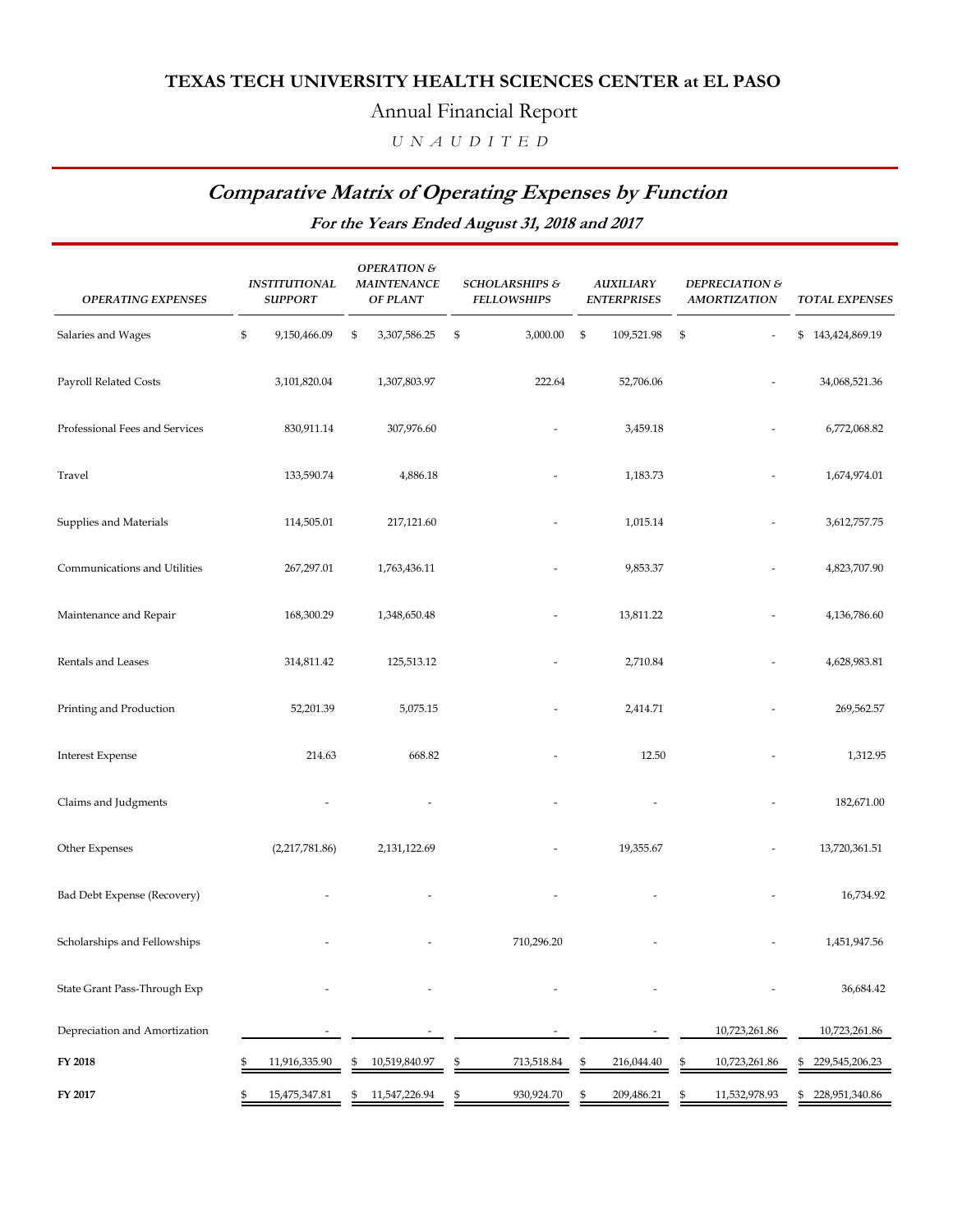Annual Financial Report

 *U N A U D I T E D*

## **Comparative Statement of Cash Flows**

**For the Year Ended August 31, 2018 and 2017**

|                                                                               | 2018                | <i>2017</i>             |
|-------------------------------------------------------------------------------|---------------------|-------------------------|
| Cash Flows from Operating Activities                                          |                     |                         |
| Cash Inflows                                                                  |                     |                         |
| Collections from Student Tuition and Fees                                     | \$<br>9,609,136.23  | \$<br>8,557,206.79      |
| Collections from Grants and Contracts                                         | 99,702,952.60       | 86,746,196.21           |
| Collections from Patients and Insurers                                        | 51,376,461.90       | 45,513,722.07           |
| Collections of Loan Program Proceeds                                          | 593,489.90          | 649,102.68              |
| <b>Collections from Auxiliary Enterprises</b>                                 | 283,766.78          | 283,047.50              |
| <b>Collections from Other Operating Activities</b>                            | 12,839,924.63       | 13,006,145.32           |
| Cash Outflows                                                                 |                     |                         |
| Payments to Suppliers                                                         | (25, 219, 691.79)   | (31,812,263.74)         |
| Payments to Employees for Salaries                                            | (142, 111, 896.20)  | (137, 305, 570.60)      |
| Payments to Employees for Benefits                                            | (34, 193, 298.92)   | (32,091,759.38)         |
| Payments for Loans Provided to Students                                       | (591,001.24)        | (600, 970.36)           |
| Payments for Unemployment Benefits                                            | (71, 319.10)        | (58,067.50)             |
| Payments for Other Operating Activities                                       | (18,803,248.07)     | (17,719,606.09)         |
| Net Cash Used for Operating Activities                                        | (46,584,723.28)     | \$<br>(64, 832, 817.10) |
| Cash Flows from Non-Capital Financing Activities                              |                     |                         |
| Cash Inflows                                                                  |                     |                         |
| Proceeds from Legislative Appropriations                                      | \$<br>71,556,235.37 | \$<br>77,642,845.27     |
| Proceeds from Net Transfers from Texas Tech University Health Sciences Center | 85,535.60           | 258,328.02              |
| Proceeds from Net Transfers from Texas Tech Foundation, Inc.                  | 4,012,878.37        | 3,739,914.12            |
| Proceeds from Legislative Transfers from Other State Agencies                 |                     | 5,841,147.00            |
| Proceeds from Agency Transactions                                             | 14,131,280.00       | 13,062,115.00           |
| Proceeds from Non-Capital Gifts                                               | 717,303.96          | 809,197.23              |
| Proceeds from Non-Capital Grants                                              | 588,453.00          | 519,525.00              |
| Proceeds from Other Non-Capital Financing Activities                          | 681,994.33          | 855,246.48              |
| Cash Outflows                                                                 |                     |                         |
| Payments for Net Transfers to Texas Tech University                           | (60, 107.71)        | (2,164.00)              |
| Payments for Net Transfers to Texas Tech University System                    | (1,912,719.93)      | (2,223,063.93)          |
| Payments for Other Uses                                                       | (14, 131, 280.00)   | (13,062,115.00)         |
| Net Cash Provided by Non-Capital Financing Activities                         | 75,669,572.99       | \$<br>87,440,975.19     |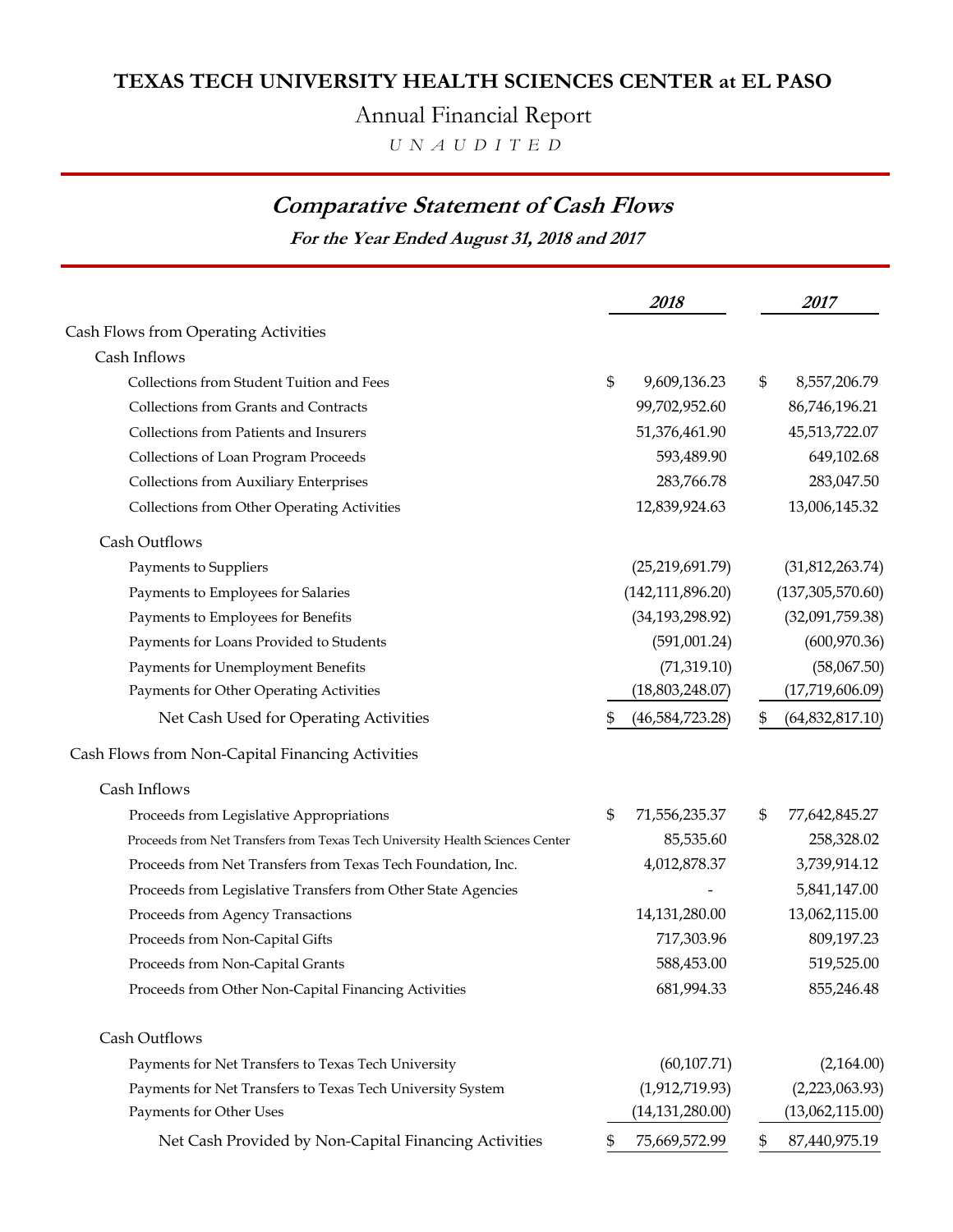Annual Financial Report

 *U N A U D I T E D*

## **Comparative Statement of Cash Flows**

**For the Year Ended August 31, 2018 and 2017**

|                                                                          |    | 2018              | 2017                  |
|--------------------------------------------------------------------------|----|-------------------|-----------------------|
| Cash Flows from Capital and Related Financing Activities                 |    |                   |                       |
| Cash Inflows                                                             |    |                   |                       |
| Proceeds from Sale of Capital Assets                                     | \$ | 2,012.00          | \$<br>25,106.14       |
| Proceeds from Legislative Appropriations for Capital                     |    | 6,234,075.00      | 6,234,075.00          |
| Proceeds from Transfers from Texas Tech University System Administration |    | 26,692,305.27     | 10,294,385.52         |
| Cash Outflows                                                            |    |                   |                       |
| Payments for Purchases of Capital Assets                                 |    | (29, 218, 798.92) | (25, 147, 873.29)     |
| Payments for Transfers to Texas Tech University System Administration    |    | (12,509,605.50)   | (13,874,845.17)       |
| Net Cash Used for Capital and Related Financing Activities               | \$ | (8,800,012.15)    | \$<br>(22,469,151.80) |
| Cash Flows from Investing Activities                                     |    |                   |                       |
| Cash Inflows                                                             |    |                   |                       |
| Proceeds from Sales and Maturities of Investments                        | \$ | 10,255,765.27     | \$<br>13,374,554.03   |
| Proceeds from Interest and Dividends on Investments                      |    | 7,753,124.42      | 5,173,193.20          |
| Cash Outflows                                                            |    |                   |                       |
| Payments for Purchases of Investments                                    |    | (23,894,512.92)   | (20,857,974.50)       |
| Net Cash Used for Investing Activities                                   | S  | (5,885,623.23)    | \$<br>(2,310,227.27)  |
| TOTAL NET CASH FLOWS                                                     |    | 14,399,214.33     | \$<br>(2,171,220.98)  |
| Cash and Cash Equivalents, September 1st                                 |    | 38,943,310.03     | \$<br>41,114,531.01   |
| Cash and Cash Equivalents, August 31st                                   | \$ | 53, 342, 524. 36  | \$<br>38,943,310.03   |